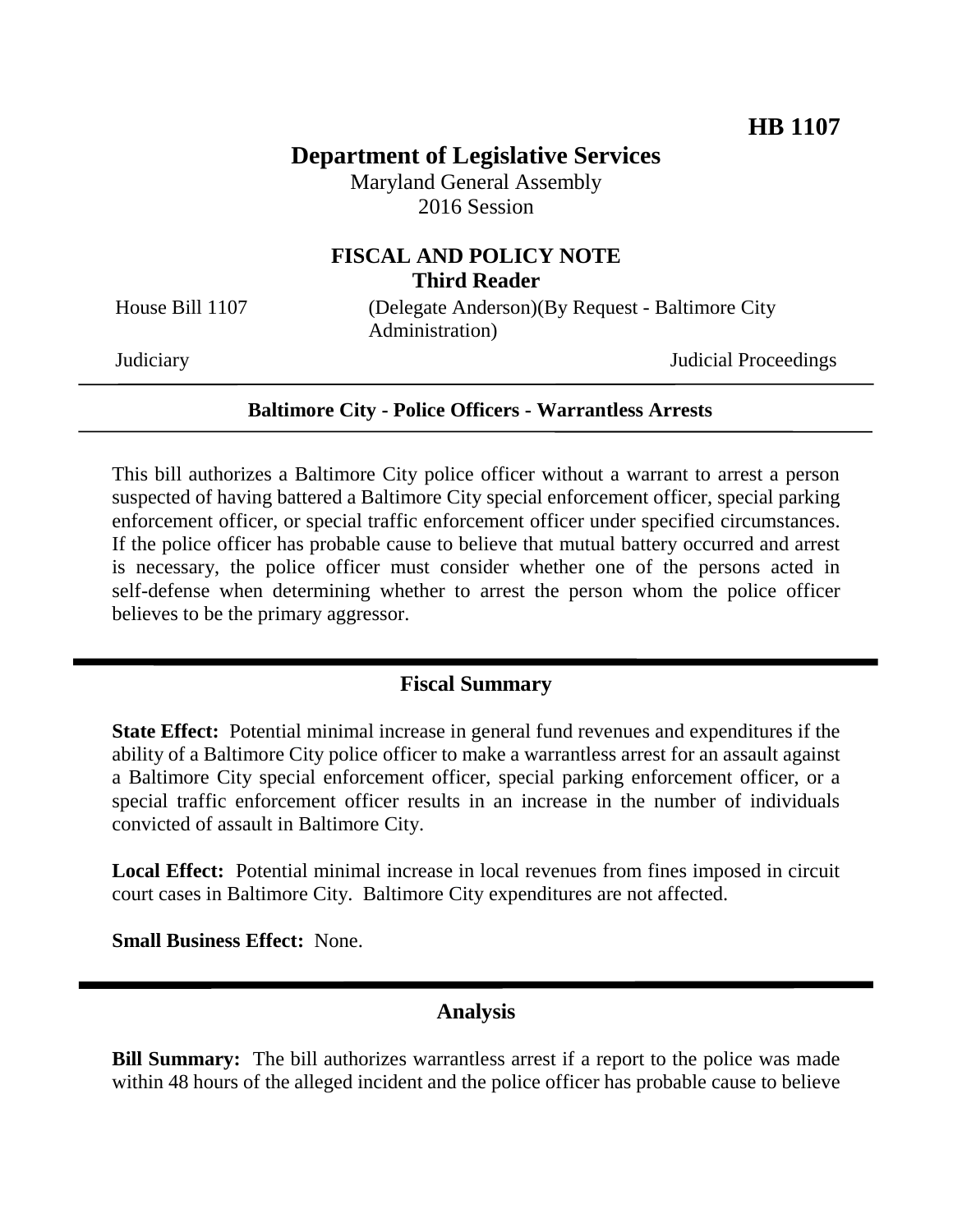that (1) the person battered a Baltimore City special enforcement officer, special parking enforcement officer, or special traffic enforcement officer; (2) there is evidence of physical injury; and (3) unless the person is arrested immediately, the person may not be apprehended, may cause physical injury or property damage to another, or may tamper with, dispose of, or destroy evidence.

#### **Current Law:**

*Warrantless Arrests:* Generally, for a police officer to be authorized to make an arrest, a judge or District Court commissioner must first issue a warrant based on a finding of probable cause.

A law enforcement officer may, however, make a warrantless arrest when (1) a person commits or attempts to commit a felony or misdemeanor in the officer's presence or within view of the officer; (2) the officer has probable cause to believe that a felony or misdemeanor is being committed in the presence or within the view of the police officer; (3) the police officer has probable cause to believe that a person has committed or attempted to commit a felony, whether or not in the presence or within the view of the police officer; or (4) the officer has probable cause to believe that the person has committed one of a limited number of misdemeanors specified in statute and that unless the person is arrested immediately, the person may not be apprehended, may cause physical harm or property damage, or may tamper with, dispose of, or destroy evidence.

The crimes specified in statute include theft of property valued at less than \$1,000, vehicular manslaughter, malicious burning and mischief, carrying or wearing a concealed weapon, and certain controlled dangerous substance offenses.

A police officer may also arrest a person without a warrant in situations involving domestic abuse and stalking. In addition, an officer is required to arrest with or without a warrant and take into custody any person the officer has probable cause to believe is in violation of an interim, temporary, or final protective order in effect at the time of the violation.

*Assault and Battery:* The two traditional common law crimes of assault and battery have been codified in Maryland into the two statutory crimes of second-degree assault and first-degree assault. In provisions relating to assault, reckless endangerment, and related crimes, "assault" means the crimes of assault, battery, and assault and battery, which are defined through case law.

*Second-degree Assault:* A person is prohibited from committing an assault. Violators are guilty of misdemeanor second-degree assault, punishable by imprisonment for up to 10 years and/or a maximum fine of \$2,500.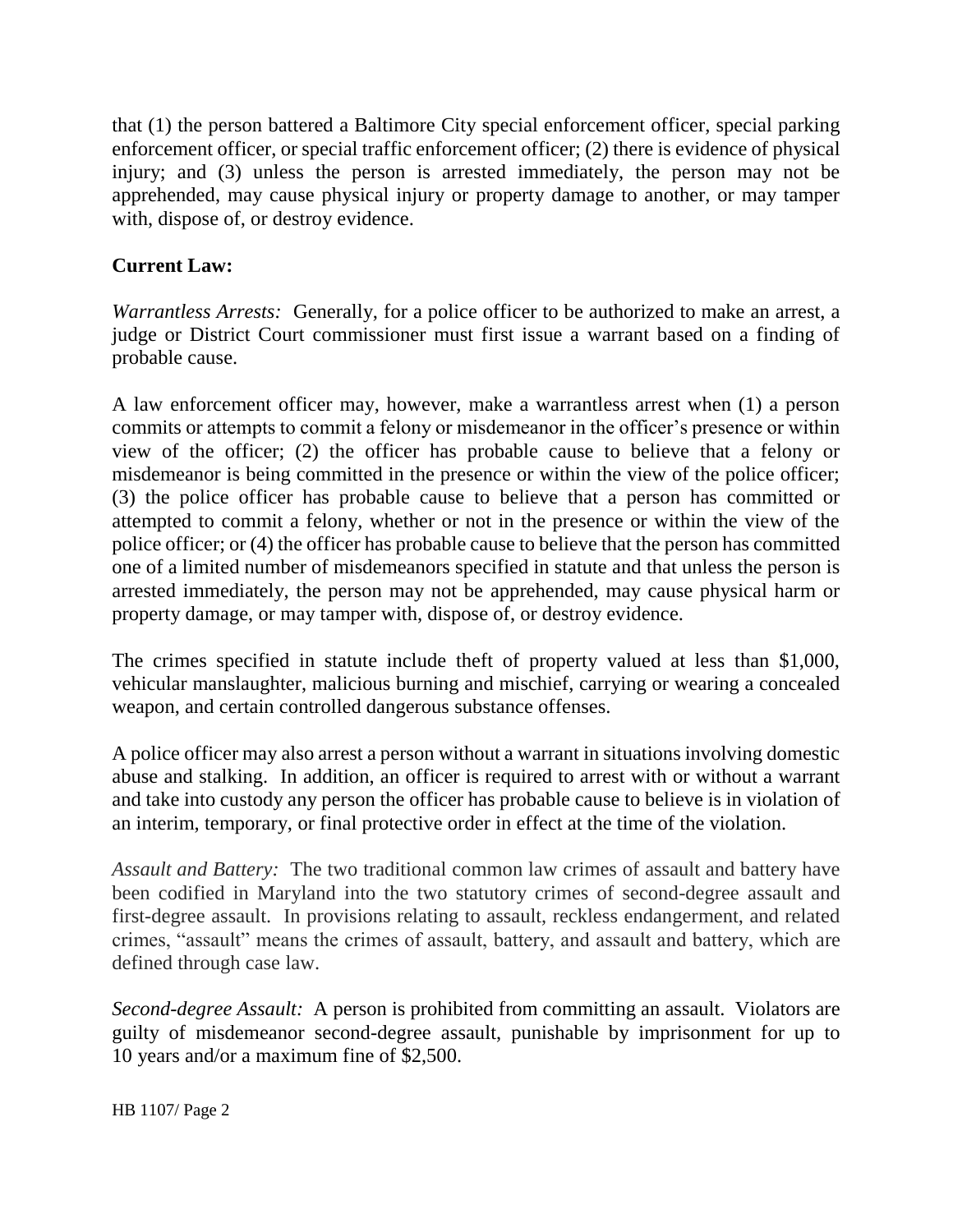However, a person commits a *felony* second-degree assault if he/she intentionally causes physical injury to another and the person knows or has reason to know that the other person is a law enforcement officer or parole or probation agent engaged in the performance of the officer/agent's official duties. "Physical injury" means any impairment of physical condition, excluding minor injuries. Violators are subject to imprisonment for up to 10 years and/or a maximum fine of \$5,000. Baltimore City special enforcement officers, special parking enforcement officers, and special traffic enforcement officers are not considered law enforcement officers under the felony second-degree assault statute.

*First-degree Assault:* A person is prohibited from intentionally causing or attempting to cause serious physical injury to another and committing an assault with a firearm. Violators are guilty of felony first-degree assault, punishable by imprisonment for up to 25 years.

*Special Enforcement Officers in Baltimore City:* Under the Code of Public Local Laws of Baltimore City, the Commissioner of the Baltimore City Police Department may appoint persons as special enforcement officers and may provide by ordinance for their duties, functions, and procedures as special officers. The officers may issue and serve citations and summonses to appear before the appropriate division of the District Court in proceedings for enforcement of any city code, ordinance, regulation, or provision of public local law pertaining to building, housing, zoning, fire, public health, sanitation, and parks.

*Special Parking Enforcement Officers in Baltimore City:* Under the Code of Public Local Laws of Baltimore City, the Commissioner of the Baltimore City Police Department has the authority to appoint city employees as special parking enforcement officers, and the Mayor and City Council may provide for the nomination, duties, functions, and procedures of these officers. Special parking enforcement officers may issue parking citations, but they do not have arrest or custodial powers.

*Special Traffic Enforcement Officers in Baltimore City:* Under the Code of Public Local Laws of Baltimore City, the Commissioner of the Baltimore City Police Department may appoint a Baltimore City employee to be a special traffic enforcement officer and may revoke an appointment at any time. Through ordinance, the Mayor and City Council of Baltimore City may provide for the nomination of special traffic enforcement officers and set the duties, procedures, and functions of these officers. Special traffic enforcement officers have the same authority to control and direct pedestrian and vehicular traffic under State and local laws as a police officer during high-traffic periods, as necessitated by an emergency situation or incident and in connection with a special event. However, these officers do not have the authority to make arrests or issue citations for moving violations other than for a failure to obey lawful traffic direction or traffic control devices.